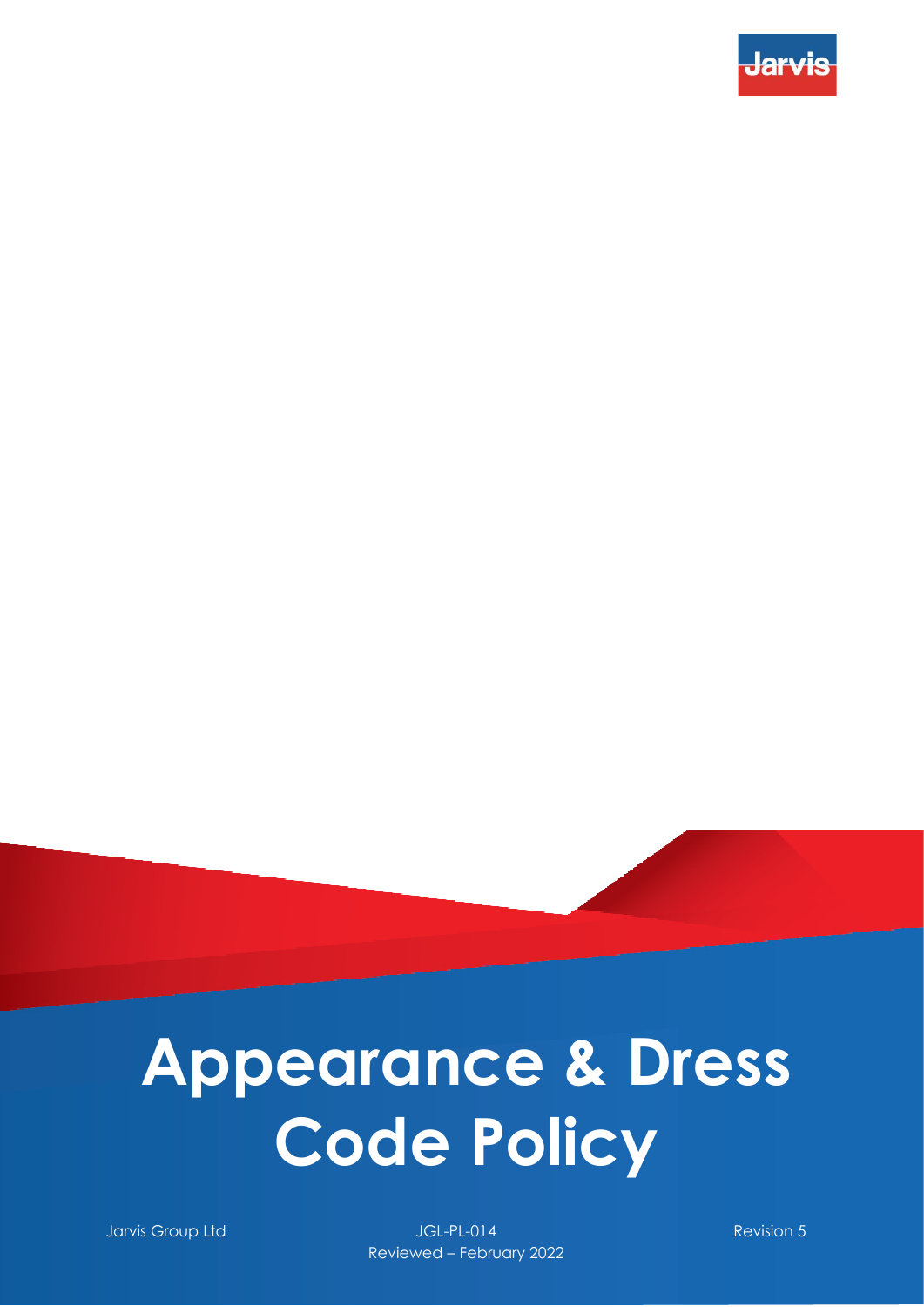

# **Introduction**

This policy establishes the position of Jarvis Group Ltd ('the company') regarding standards of dress and appearance for all employees, including those with temporary contracts and agency workers. It is supported by guidelines which the company sees as necessary to assist staff in adhering to the policy as it is recognised that a considerable range of dress and appearance is appropriate and that this will vary, dependent on the working environment.

Employees should note that their appearance matters when representing our company in front of clients, visitors or other parties. An employee's appearance can create a positive or negative impression that reflects on our company and culture.

Our goal is to provide a workplace environment that is comfortable and inclusive for all employees. We expect that your business attire, although casual, will exhibit common sense and professionalism.

Employees are expected to demonstrate good judgment and professional taste. Courtesy towards co-workers and your professional image to co-workers are the factors you need to use to assess whether you are dressing in business attire that is appropriate.

Failure to adhere to the Company's standard of dress and appearance may constitute misconduct and could ultimately result in formal disciplinary procedures being implemented

As this policy isn't part of your contract, we're able to change it if we need to from time to time.

#### **Policy Statement**

This policy is underpinned by a number of principles:

- All members of staff will take a sensible and safe approach to makeup, dress and appearance, cleanliness and personal hygiene.
- Every member of staff will be responsible for promoting a professional and positive image of the company.
- Clothing and appearance will not deliberately cause offence to people who come into contact with, or use, the company's services. It should be non-offensive and contain no provocative logos or remarks which are inappropriate or likely to cause offence to others.
- Clothing should be worn appropriately for the work being undertaken.
- Staff exposed to the sun during work-based activities should adhere to the HSE guidance.
- Clothing for particular purposes should be worn in accordance with guidance set out in the company's Health & Safety Manual.
- Protective clothing should always be available, and should, in addition to any other control measures, be worn when carrying out hazardous duties under Health & Safety Regulations.
- The requirements of particular faiths to wear specific types of clothing or to dress modestly will be respected so long as the item of clothing does not pose a hazard to the health & safety of employees, or contravene any reasonable and legitimate requirements of the company.
- Employees who do not comply with these standards may be subject to the company's normal disciplinary procedure. In serious cases, where an employee's appearance is, in the company's view, unacceptable, he or she will be required to return home to change.
- Employees have the right to lodge an appeal against a decision on the acceptability of their appearance using the company's **Grievance Procedure.**

# **Guidelines**

#### **Style of Clothing**

It is not acceptable to wear clothing that over-exposes parts of the body, e.g. stomach, chest, etc. or that is transparent or see-through. Dresses or skirts should be of a reasonable length.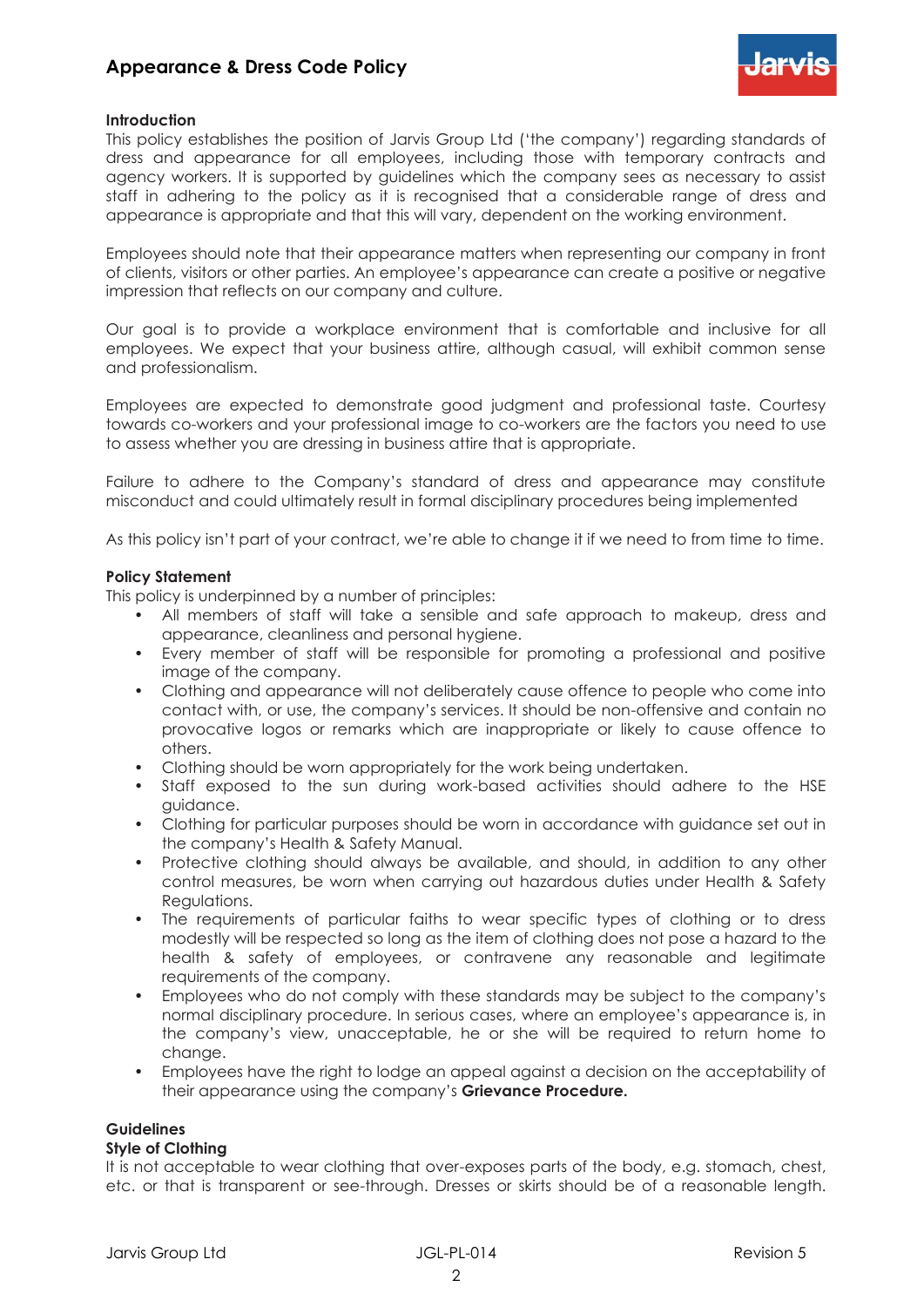

Office based staff/site management are expected to wear appropriate business attire. Ties for male staff are optional but should be considered for client meetings.

Jarvis expects employees to dress appropriately in business attire of a casual nature. Our work environment for employees encourages employees to dress comfortably for work. Please do not wear anything that other employees might find offensive or that might make co-workers uncomfortable. This includes clothing with profane language statements or clothing that promotes causes that include, but are not limited to, politics, religion, sexuality, race, age, gender, and ethnicity.

#### **Footwear**

It is the responsibility of all employees to wear footwear suitable for the duties undertaken. Footwear should be of a "sensible" nature and worn appropriately. "Sensible" specifically excludes flip-flops or other strapless sandals which will impede safe lifting and handling. Footwear that might cause injury to others during normal working duties should also be avoided.

For specific areas of work, footwear should be worn in accordance with Health & Safety Regulations. Injury associated with wearing inappropriate footwear will invalidate any claim against the company.

#### **Jewellery**

It is good practice to avoid the wearing of jewellery, such as necklaces and earrings that can be hazardous, especially where these can get caught. Injury arising from wearing inappropriate jewellery will invalidate any related claim against the company.

#### **Hair**

Certain hairstyles and colouring can affect the way people perceive us. Whilst the company is tolerant of differences, consideration should always be given to the impact our appearance might have on others. Long hair should always be worn tied back during hazardous procedures.

# **Summer Clothing**

During periods of warm weather staff clothing must remain appropriate and suitable. Employees should be aware that certain items of clothing could be seen as provocative, e.g. short, revealing or tight garments, and therefore these are not acceptable for work.

# **Tattoos**

Tattoos on the face or visible above the collar are not acceptable. To retain a professional image, where feasible, all other tattoos must be covered. Anyone who has a visible tattoo which could be construed as being offensive to any religion or belief, or is in any way discriminatory, violent or intimidating, will compromise their employment with the company. Likewise, an existing member of staff who becomes tattooed in this way may, after investigation, become subject to disciplinary proceedings.

# **Personal Protective Equipment (PPE)**

PPE is provided where safety clothing and personal protective equipment is needed. It must be worn where the risk assessment dictates or as directed in accordance with health & safety requirements. It will be provided free of charge.

Certain jobs will require employees to wear protective footwear. These staff must wear the correct footwear for undertaking these tasks, and if they are uncertain, they must check with their line manager.

It is forbidden for a member of staff or sub-contractor to wear a competitor branded (PPE) clothing.

Failure to comply with any health & safety dress requirement may result in disciplinary action being taken.